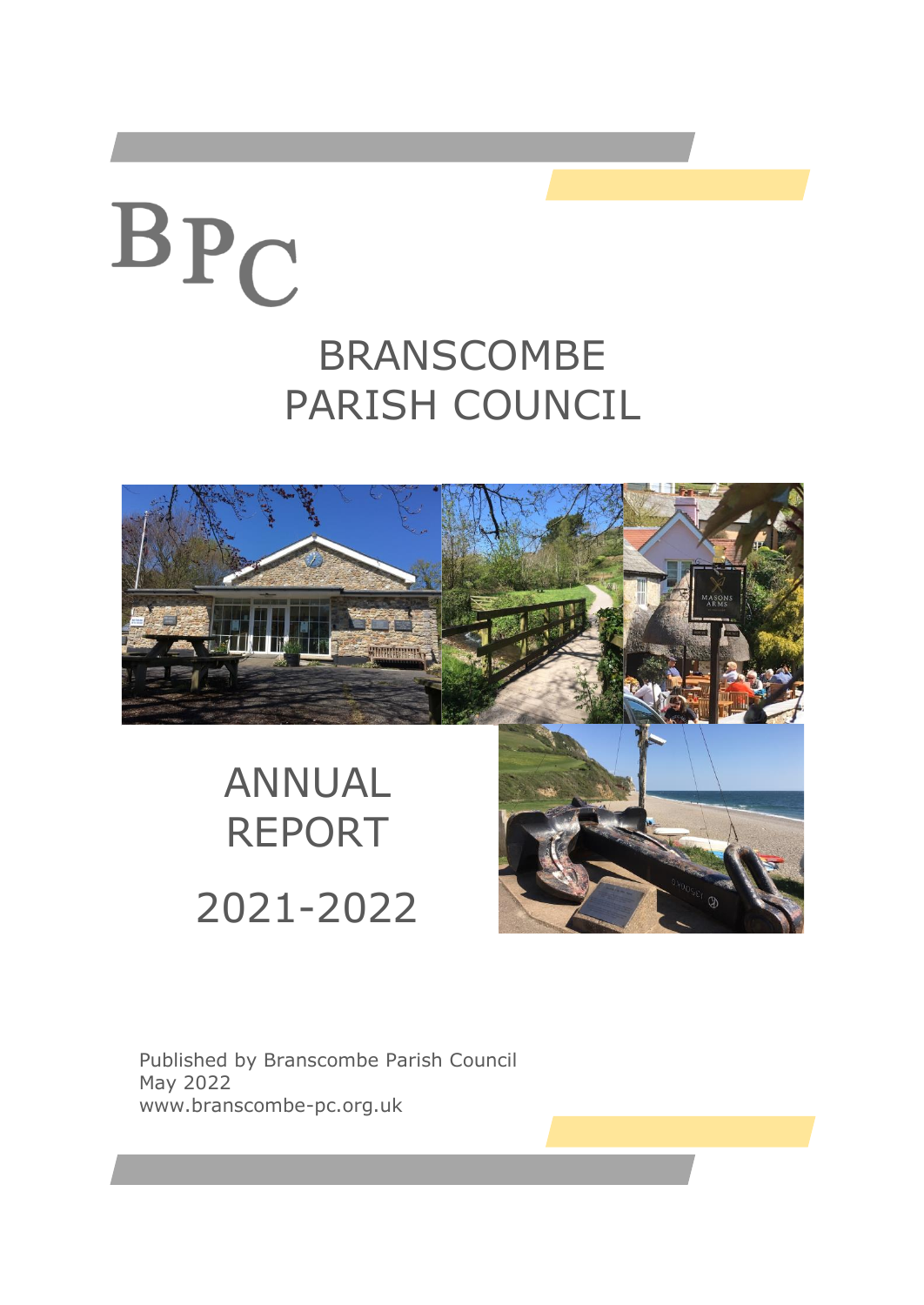#### **Parish Councils - What Do They Do?**

In England, the parish council is the first level of local government and the closest to the views and needs of its local community. The parish council represents and makes decisions on behalf of the people in the parish, provides services to meet local needs and works to improve the quality of life in the community. As an elected body the parish council is responsible to its parish electorate.

Parish councils are governed by statute and can only exercise the powers and functions conferred on them by Acts of Parliament, but these laws provide councils with a wide remit to help improve their local communities. Parish councils also have the power to raise money through taxation (the precept) which is then used to maintain and improve facilities and services for the parish.

#### **Your Parish Council**

Branscombe Parish Council (BPC) comprises 9 councillors all of whom are volunteers. The period of office is normally 4 years. The Chairman and Deputy Chairman are elected by the Council at each Annual Meeting of the Council in May and serve for one year. The Council employs a part-time Clerk who carries out all the administrative work for the Council and acts as the Responsible Finance Officer.

BPC is involved with a wide range of issues that affect the Branscombe community, including planning applications (as the local consultee), highways repairs and flooding, litter and dog bins, footpaths, community spaces and providing funding to other local organisations and groups. This report gives further information on what BPC has done for the parish over the past year.

Parish councils can also input to and influence other authorities that make final decisions on key services, such as district and county councils and the police. BPC is fortunate to have regular discussions at its meetings with Councillors Marcus Hartnell, Devon County Council and Geoff Pook, East Devon District Council, and Rob Skinner (National Trust). It also receives monthly reports from the Rural East Devon Neighbourhood Policing Team, Devon and Cornwall Police.

#### **Your Parish Councillors**

Cllr Tony Fastnedge, Chairman Cllr Dave Pegler Cllr Ralph Cox Cllr Bill Evans Cllr Tony Lambert

Cllr Mike Pellatt Cllr Chris Pike Cllr Caroline Powell Cllr Mark White Clerk Adrienne Long

#### **Contacting Your Parish Council**

You can contact the Council via the Clerk on [clerk.branscombepc@gmail.com](mailto:clerk.branscombepc@gmail.com) or on 01395 597330, or any of the Councillors direct using the contact details given on page 10.

*All photographs in this report © Adrienne Long*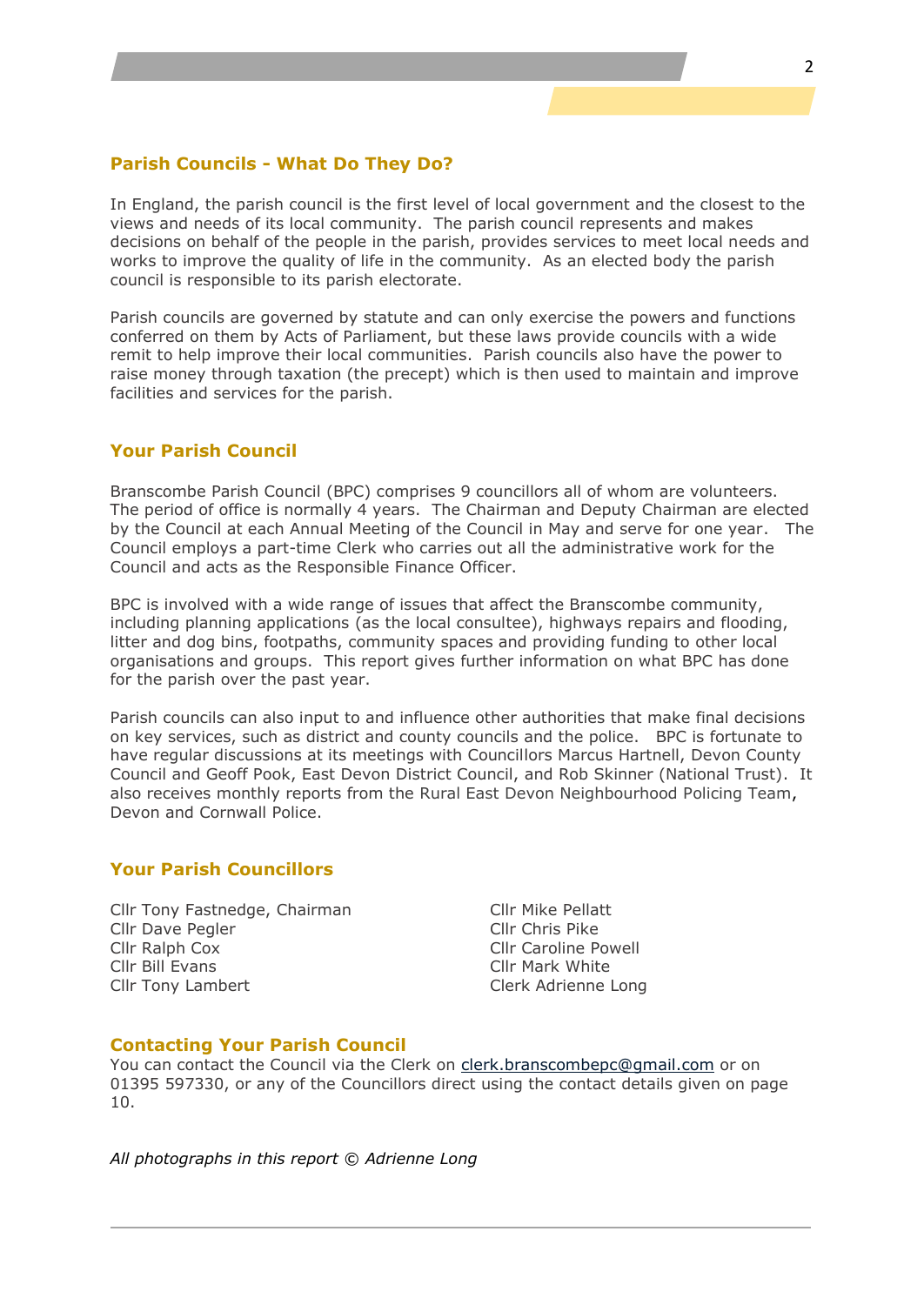#### **BPC Meetings**

After a period of holding its meetings online due to Covid-19 restrictions, the Council made a very welcome return to meeting face-to-face in June last year, albeit meetings had to be held in the somewhat large space of the main Branoc Hall. BPC was finally able to return to its 'home' in the Social Room of Branoc Hall in March this year.

BPC meetings are normally held on the first Thursday of each month in Branoc Hall (except for August). During 2021-2022 the Council held 14 meetings with the additional meetings called to discuss planning applications and other urgent matters.

Members of the public are very welcome to attend any of the Council meetings and a short period of time is always available at the beginning of each meeting when the public can raise any issues or questions with the Council. Dates of all BPC meetings are available on the BPC website [www.branscombe-pc.org.uk](http://www.branscombe-pc.org.uk/) and on the parish council noticeboards in Branscombe and Weston.

#### **Welcomes and Farewells**

In May last year BPC bade farewell to its Deputy Chairman and former Chairman, Cllr John Bass who took the decision to step down after 30 years of service. The Council is extremely grateful to John for all the work that he put into the Council over the years and hopes that he will enjoy having a little more free time. BPC then welcomed Cllr Mike Pellatt who was elected to the vacant councillor position in June 2021.

The Council also said goodbye to Cllr Martin Shaw from Devon County Council and welcomed Cllr Marcus Hartnell following his election to Devon County Council in May 2021.

Later in the year the Council had to say farewell to its clerk, Nicky Langley who left to take on full time employment and welcomed Adrienne Long as the new clerk.

#### **Council Groups and Representatives**

In addition to all councillors covering a specific geographical area of the parish, some councillors also take on additional responsibilities. During 2021-2022 councillors served as follows:

| <b>BPC Community Emergency Response</b><br>Team | All Councillors                                     |
|-------------------------------------------------|-----------------------------------------------------|
| Village Hall Representative                     | Cllr Chris Pike                                     |
| Seaton, Beer and Branscombe Traffic             | Cllr Ralph Cox                                      |
| $Group*$                                        |                                                     |
| Branscombe Road Wardens                         | Cllrs Chris Pike, Caroline Powell and Mark<br>White |
| Village Jubilee Committee                       | Cllrs Ralph Cox and Caroline Powell                 |

\* Traffic Group meetings were replaced in the Autumn of 2021 by a bi-monthly division highways inspection between Cllr Hartnell and the Devon County Council Neighbourhood Highways Officer. Cllr Hartnell subsequently reports back to the parish councils in his division.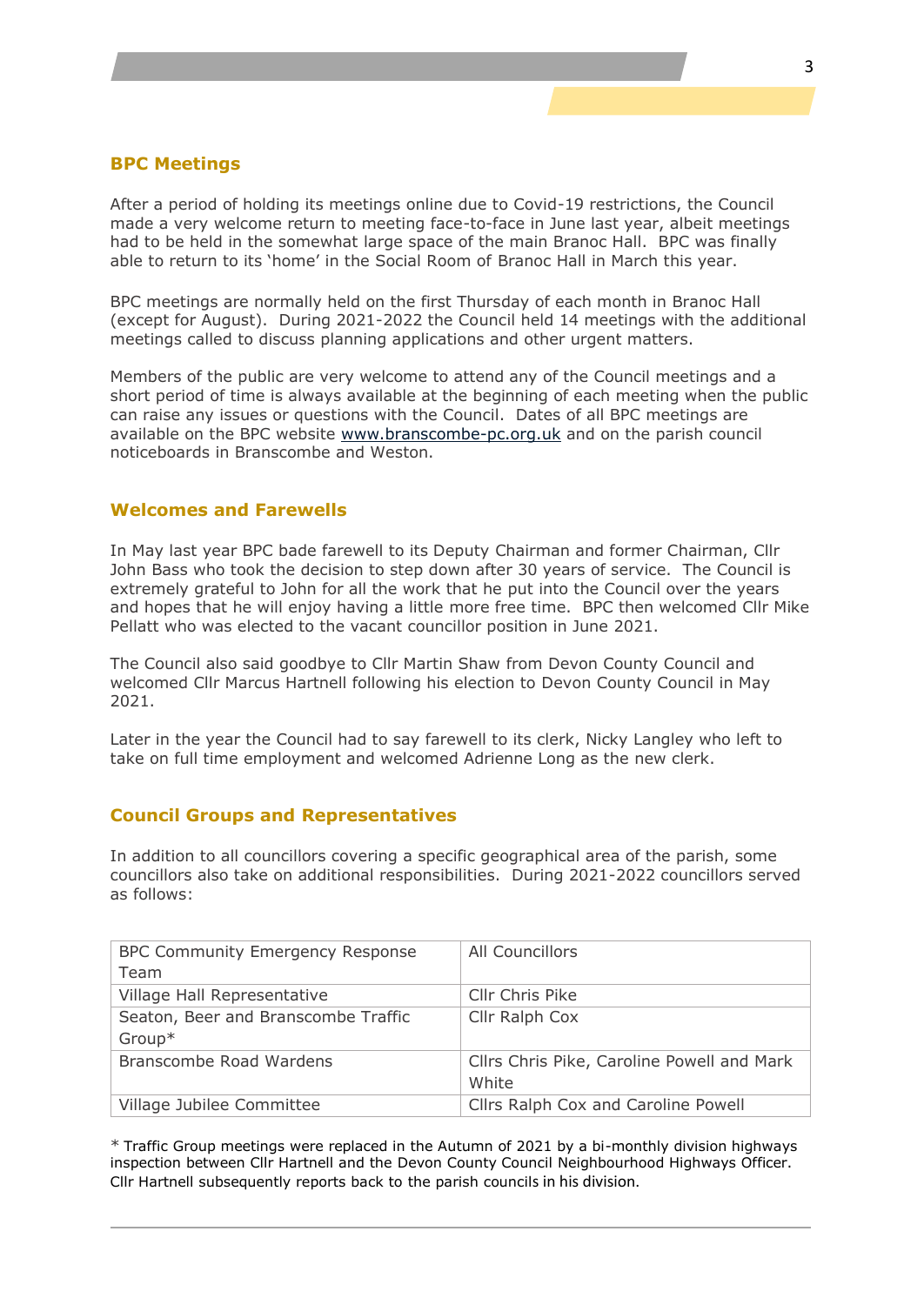#### **THE ENVIRONMENT**

#### **Roads and Footpaths**

BPC reported in its 2020-21 Annual Report that it had been working with Devon County Council on the purchase of new road signs for Branscombe and Weston, including restricted access signs for vehicles travelling down Northern Lane. The Council purchased the signs in April 2021 (at a cost of £767.12) and installed all signs over the summer.



The BPC Road Wardens have continued throughout the year to use the Viafix (quickset) material received last year to deal with any potholes or other areas of damage to roads before they become more serious issues.

Following the replacement of the Traffic Meeting groups with bi-monthly highways inspections between Cllr Marcus Hartnell and the Neighbourhood Highways Officer, Devon County Council (DCC), Cllr Ralph Cox has been liaising with Cllr Hartnell on the specific road and drainage issues that require attention by DCC. As a result, potholes have been repaired and gullies are scheduled to be cleared (June 2022). The need for the removal of debris in the steam and replacement of the culvert grating on Margell's Bridge to reduce potential flooding has also been raised and noted for action by DCC.

In response to the '20s Plenty for Devon Campaign' to make 20mph the default speed in all residential areas in the county, BPC has considered whether the Council could adopt this initiative for the parish, given that the national speed limit is applicable throughout the parish. Devon County Council (DCC) has subsequently allocated funds to support 20mph schemes, but BPC is unable to apply under this scheme as any new speed limits must be incremental, meaning that the national speed limit in the parish could only be reduced to 40mph. It may be possible for some limited traffic management schemes to be introduced in some places in the village and BPC will be working with DCC Highways on this over the coming year.



Councillors have continued to report any issues with footpaths to Devon County Council and have where necessary cleared some overgrown footpath areas to make them more accessible.

#### **Waste and Litter Bins**

Last spring, following concern over the volume of litter and dog waste being left by visitors to the village near the Village Hall, the Council purchased an additional dog bin to be installed by the Hall.

The problem of 'overflowing' waste/litter bins in the Village Hall area has however remained a topic for discussion throughout the year and, following a review by East Devon District Council (EDDC) of its waste and recycling operation, the Council will be following this matter up again with EDDC over the coming months.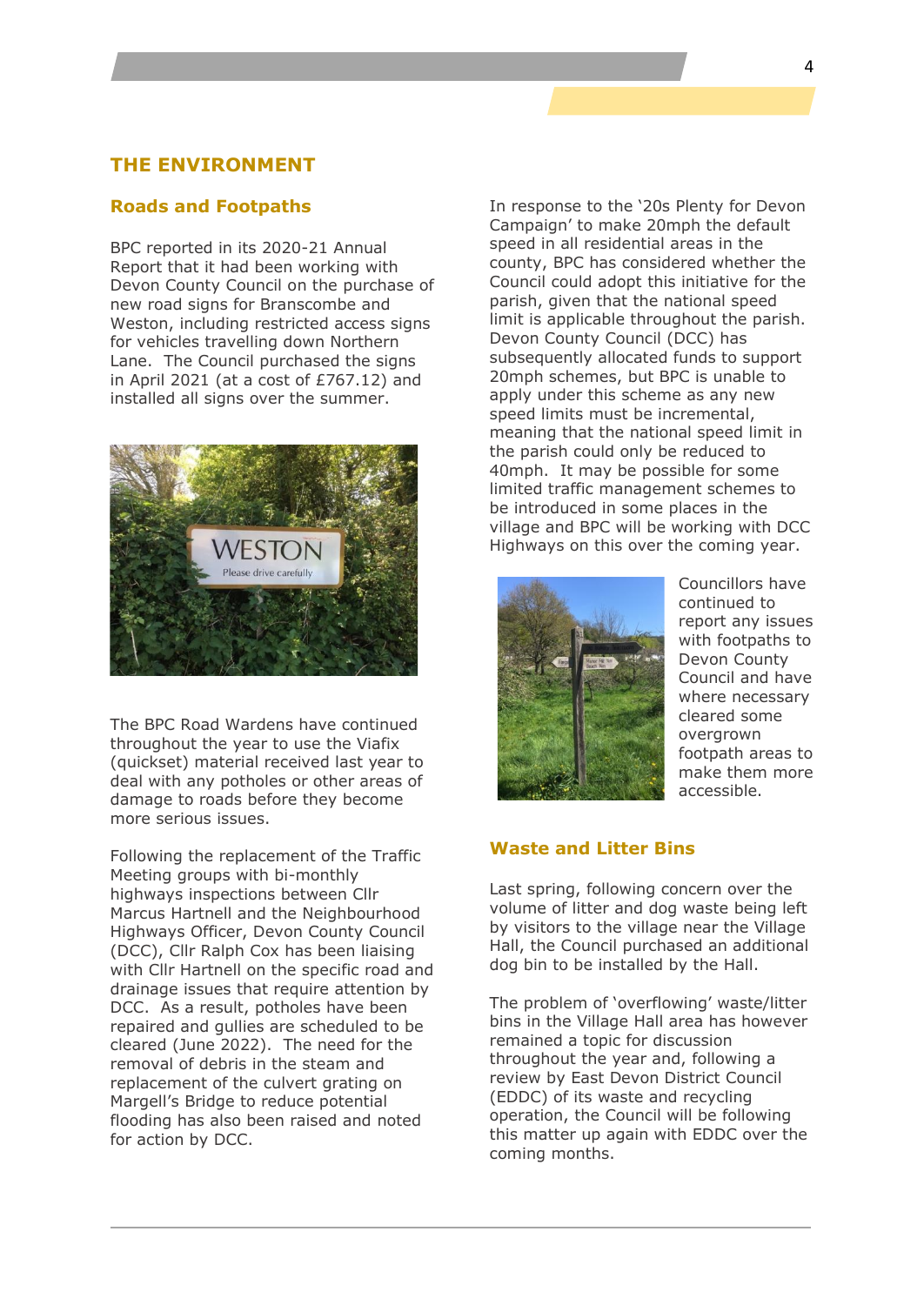#### **War Memorial and Other Spaces**

The Council owns and maintains the Branscombe War Memorial and 3 small pieces of land within the parish known as: Coronation Gardens; 'Graham's Bench area; and the bus stop areas by the Mason's Arms.

To improve these areas, the Council has during the year arranged for the grass cutting and planting of the flower beds around the Memorial, the clearing and tidying of the Coronation Gardens area, the replacement of the fencing around 'Graham's Bench' area and the installation a new handrail on the steps up to the bench.



BPC has also purchased and installed two new wooden benches to replace those at the bus stop near the Mason's Arms.



The Council is grateful to Cllrs Ralph Cox, Chris Pike and Caroline Powell who have given their time to tidy and maintain these areas and to Cllrs Pike and White who installed the new benches.

#### **The Climate Emergency**

During the year BPC has started to address the vital issue of climate change and to look at what the Council and the village might be able to do at a local level.

Cllr David Pegler has taken on the role of BPC's lead on climate change and has provided the Council with an in-depth presentation on the background to climate change, how changes, particularly to sea levels might impact the village and the CO2 emission break down for the village and individual households. The presentation then looked at various options that could be considered by the village and individual properties to help reduce CO2 emissions, including for example the installation of electric vehicle chargers, the slowing of traffic through the village and the increased use of solar panels.

Given the importance of climate change, BPC plans to present this information to a wider village group and ask for feedback and ideas on how residents would like the Council and/or a new group to take this forward.

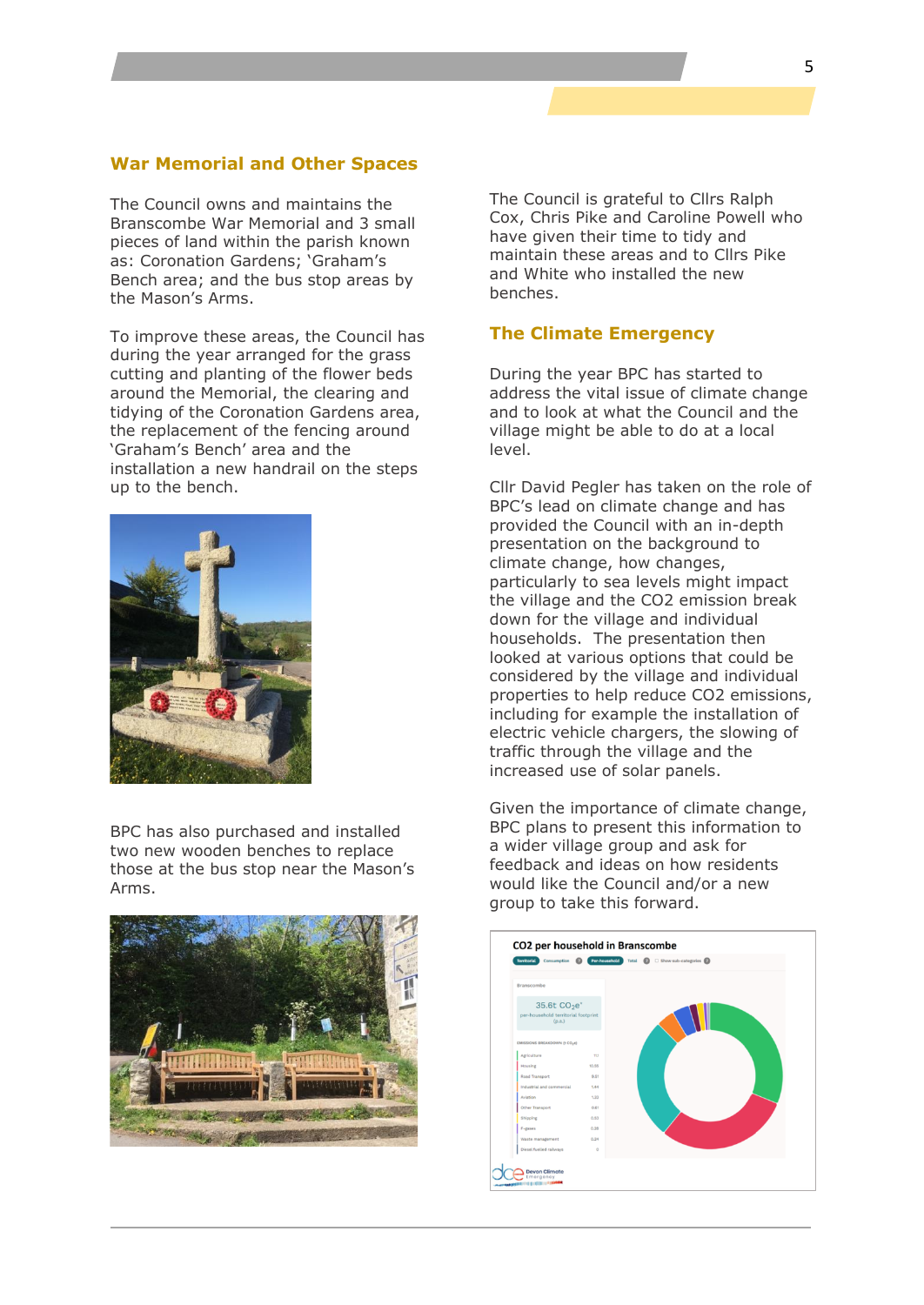#### **PLANNING**

#### **Planning Applications, Appeals and Enforcements**

All parish and town councils are consultees in the planning system and have a right to be notified of all planning applications, appeals and enforcements in their areas and to express their views to the local planning authority. The planning authority may not agree with the parish council's recommendation, but it must take account of its views before granting or refusing planning permission.

During 2021- 2022, BPC has considered and responded to EDDC on 17 planning applications, 1 planning application appeal and 1 enforcement notice.

Full details of all the applications considered with BPC's recommendations and the final decisions from EDDC can be found on the BPC website.

#### **Neighbourhood Planning**

Over recent months the Council has also looked further into the area of neighbourhood planning to assess whether it might be appropriate and timely for BPC to consider developing a Branscombe Neighbourhood Plan.

Whilst a neighbourhood plan carries statutory weight and must be taken into consideration by local authorities in any planning development, the production of the plan is a complex and lengthy process that requires specialist expertise and considerable engagement with the local community. Given the complexity and amount of work that Council members and others in the local community would need to put into producing a neighbourhood plan, together with the current uncertainty over the Government's reforms to the planning system, BPC has decided to put any further discussions on this matter on hold for the time being

#### **THE COMMUNITY**

#### **Grants and Donations**

During the year BPC was pleased to be able to provide grants of £500 to St Winifred's Church to assist with grounds

maintenance and £2,000 to Branscombe Cricket Club for the building of its new sports pavilion. The Council also donated £100 of vouchers for the Royal Devon and Exeter Hospital Staff Lottery.

The Council is keen to support other village organisations and groups to maintain and enhance life in the local community and will be encouraging groups to apply for consideration for grant funding during 2022/23

#### **Remembrance**

As is customary, a wreath from the Council was laid at the Branscombe War Memorial during the Remembrance Day Service in November in honour of those lost during the two World Wars.

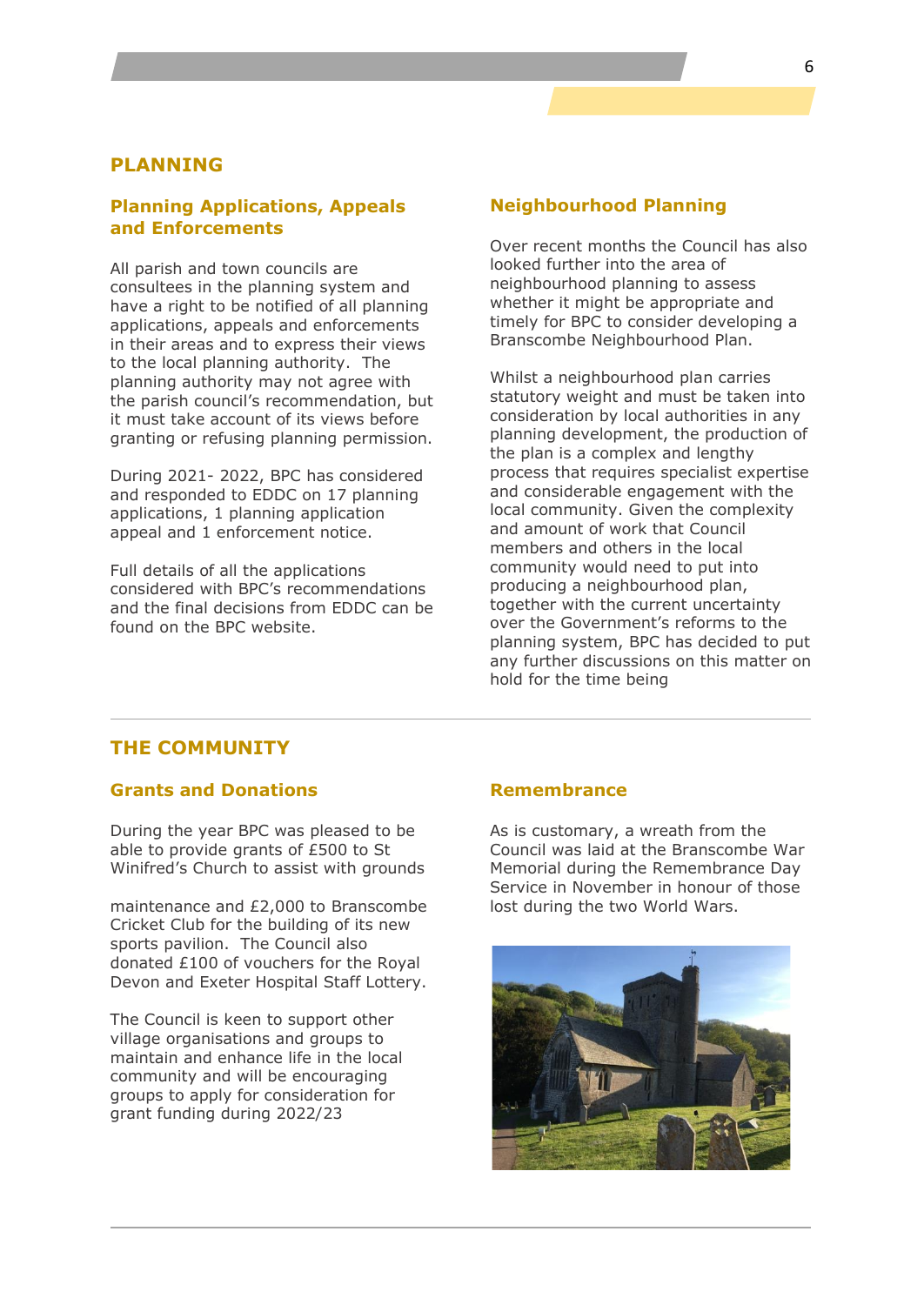#### **Marking the Queen's Platinum Jubilee**



Since the autumn of last year when the national programme for the Queen's Platinum Jubilee celebrations and areas for local community involvement was announced, the Council has discussed how it could help support the village to mark this momentous event and has subsequently liaised with the Village Platinum Jubilee Committee on its proposed programme of activities.

The Council is pleased to be assisting with the organisation of the Jubilee Beacon Bonfire on the beach that will mark the start of the weekend of celebrations. BPC has also purchased the Branscombe Jubilee commemorative mugs that will be presented to each child attending the village school and has funded the live band for the evening Jubilee Dance in the Village Hall. The Council is grateful to the Branscombe Project who have also contributed to the purchase of the commemorative mugs.

Earlier in the year the Council accepted the offer from EDDC of an oak sapling to be planted in the village to mark the Queen's Platinum Jubilee. The sapling was planted on a very wet and windy day in mid-March

with the 'official laying' of the commemorative plaque taking place during the Jubilee weekend.



Cllr Cox assisting with the planting of the EDDC oak sapling (March 2022)



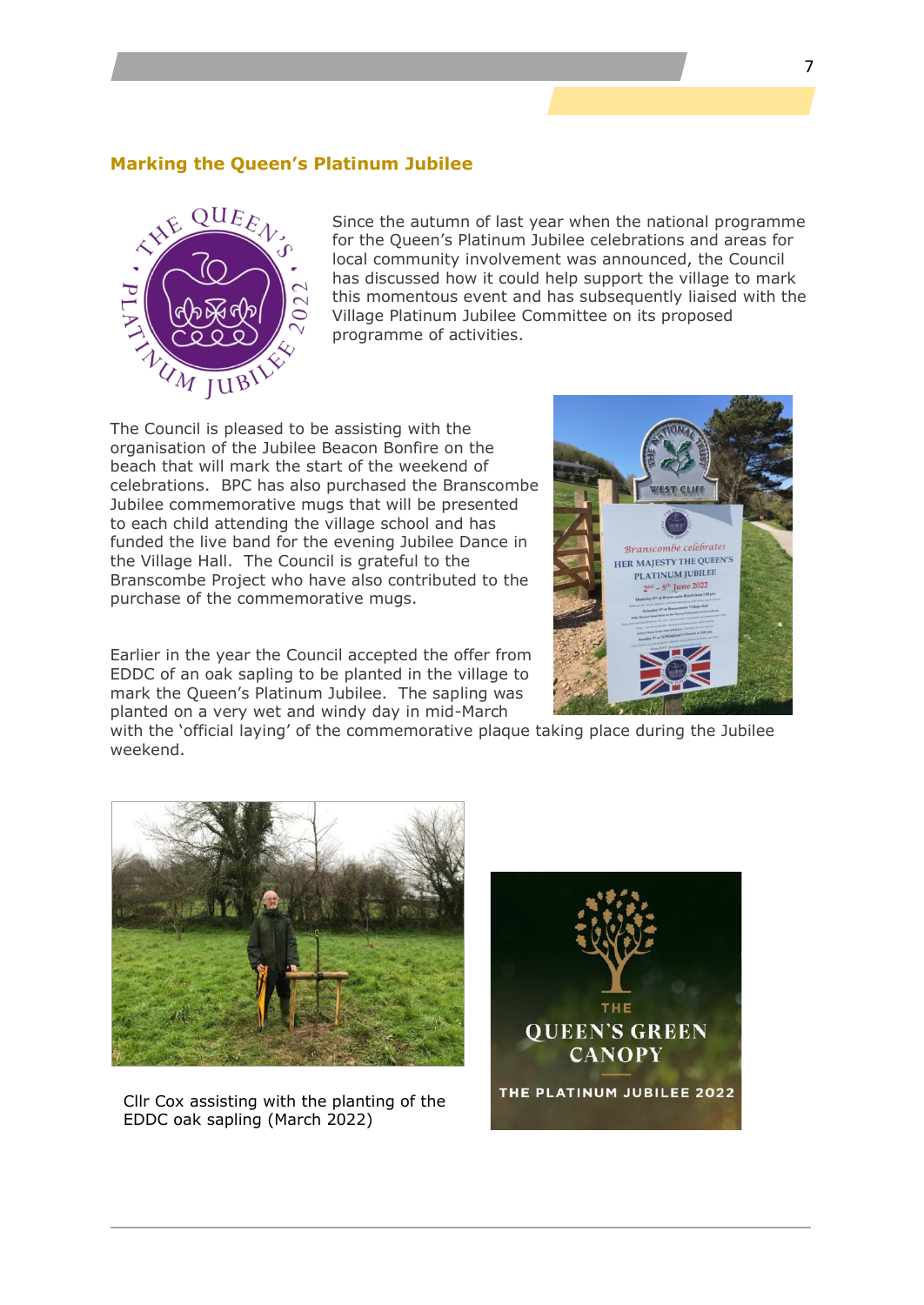#### **COUNCIL FINANCE AND OPERATION**

#### **Council Income and Expenditure 2021 - 2022**



Note on Income CIL payment: the Community Infrastructure Levy (CIL) is a financial charge that can be made by local authorities on any new development. A proportion of the charge is then passed onto the parish/town council.

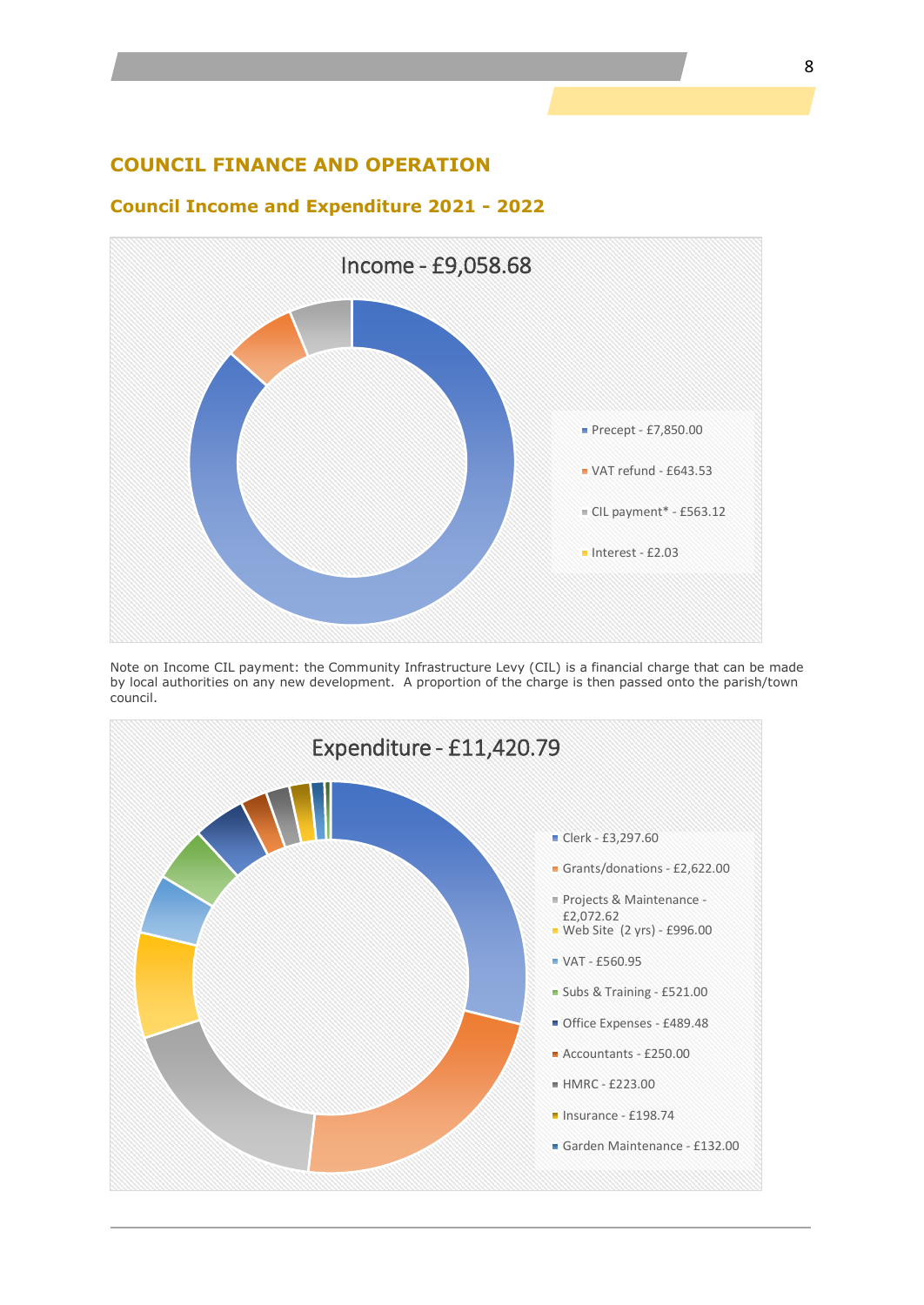#### **Council Reserves**



#### **Council Precept**

The Council has deliberated hard on the funding of its budget for 2022-23 and the level of precept to be raised from the parish. Over the years BPC has carefully monitored and controlled its income and expenditure and maintained a strong financial base. In these unprecedented times, the Council felt that it was necessary to strike a balance between requesting any major increase in the precept whilst still maintaining its ability to deal with future financial demands. A final decision was taken to maintain the increase at the same level as that for 2021 - 2022 and raise the total precept by £150.00. (The total precept demand for 2022 - 2023 is therefore £8,000.

#### **Council Operation and Audit**

The Council has over the year discussed and agreed that it needs to improve certain areas of its operation, including its banking arrangements and method of payments, and current council policies. It will be moving all banking online, reviewing and updating all existing policies and documents and putting others in place in line with good practice for parish councils. This work will be carried out over the course of the next 12 months.

As part of its statutory Annual Governance and Accountability Return, the Council is required to conduct an independent audit of its internal controls and finance and BPC is grateful to Graham Walford-Howell for acting as the Council's internal auditor for 2021- 2022.